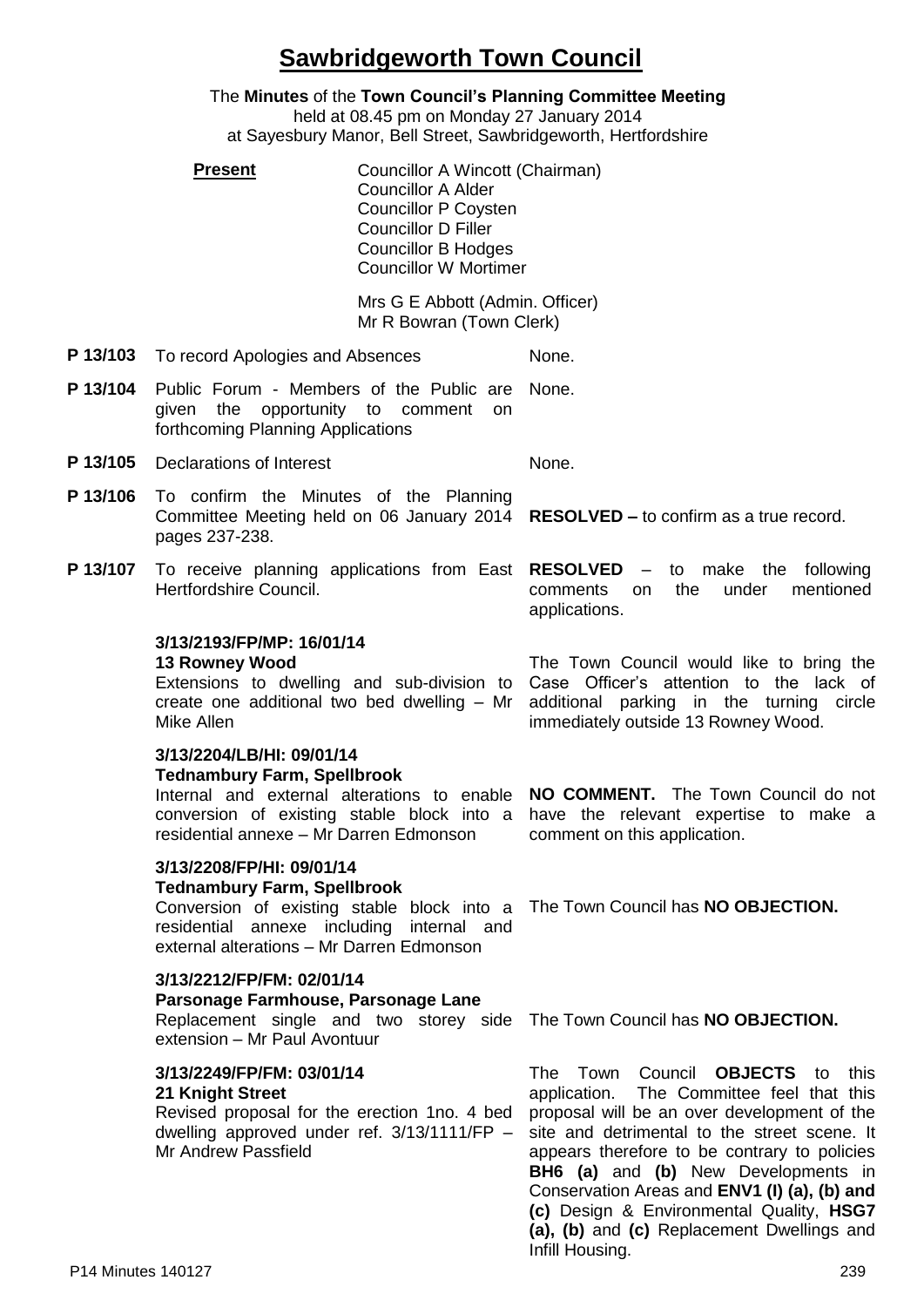|                    | oawwwggeworth i ootbail Oldb, Oloheis<br>Erection 8 metre high fence - Mr Alan Vickers The Town Council has NO OBJECTION.                                                                                      |  |                                  |     |
|--------------------|----------------------------------------------------------------------------------------------------------------------------------------------------------------------------------------------------------------|--|----------------------------------|-----|
|                    | 3/14/0001/FP/KH: 09/01/14<br><b>44 Pishiobury Drive</b><br>Two storey side and first floor rear extensions, The Town Council has NO OBJECTION.<br>2no. Juliet balconies and new front canopy -<br>Mr Gary Lunn |  |                                  |     |
|                    | 3/14/0018/PH/MP: 13/01/14<br><b>21 The Orchards</b><br>Single storey rear extension depth 3.5m: The Town Council has NO OBJECTION.<br>Maximum height 3.7m: Eaves height 2.75m                                  |  |                                  |     |
|                    | 3/14/0021/FP/SE: 16/01/14<br><b>19 Sayesbury Road</b><br>Replacement single storey rear extension - The Town Council has NO OBJECTION.<br>Mrs C Bloss                                                          |  |                                  |     |
|                    | 3/14/0057/FP/SE: 20/01/14<br>2 Linwood<br>Two storey side and single storey rear The Town Council has <b>NO OBJECTION.</b><br>extensions - Mr Lance Spring                                                     |  |                                  |     |
| P 13/108           | To receive any late Planning Applications None<br>received following the publication of this<br>Agenda.                                                                                                        |  |                                  |     |
| P 13/109           | To note Planning Decisions received from East NOTED: the report on planning application<br>Hertfordshire Council.                                                                                              |  | decisions now received.          |     |
|                    | 3/13/1770/LB<br>The Gardens, 2 Great Hyde Hall, Hatfield Heath<br>Road<br>Proposed rooflight                                                                                                                   |  | <b>WITHDRAWN</b><br>(No comment) |     |
|                    | 3/13/1929/FP<br>H & B Autos, London Road, Spellbrook<br>Demolition of existing building and erection of Granted<br>replacement car sales office and car preparation bay                                        |  | (No objection)                   |     |
|                    | 3/13/1976/FP<br><b>Little Beazleys, West Road</b><br>Demolition of nissen hut and replaced with a three<br>bay cart shed                                                                                       |  | <b>Granted</b><br>(No objection) |     |
| P14 Minutes 140127 | 3/13/1977/LB<br><b>Little Beazleys, West Road</b><br>Demolition of existing curtilage listed nissen hut and<br>replaced with 3no. bay cart shed                                                                |  | <b>Granted</b><br>(No comment)   | 240 |

## **3/13/2260/FP/FM: 10/01/14**

### **Pishiobury House, Pishiobury Drive**

Change of use of annexe from office to 1no. The Town Council has **NO OBJECTION.** two bed dwelling – Mr David Harris

comment on this application.

## **3/13/2261/LB/FM: 03/01/14**

# **Pishiobury House, Pishiobury Drive**

Internal alterations to convert annexe from **NO COMMENT.** The Town Council do not office use of 1no. two bed dwelling – Mr David have the relevant expertise to make a **Harris** 

# **3/13/2264/FP/MP: 16/01/14**

**Sawbridgeworth Football Club, Crofters**

- **P 13/108** To receive any late Planning Applications
- **P 13/109** To note Planning Decisions received from East